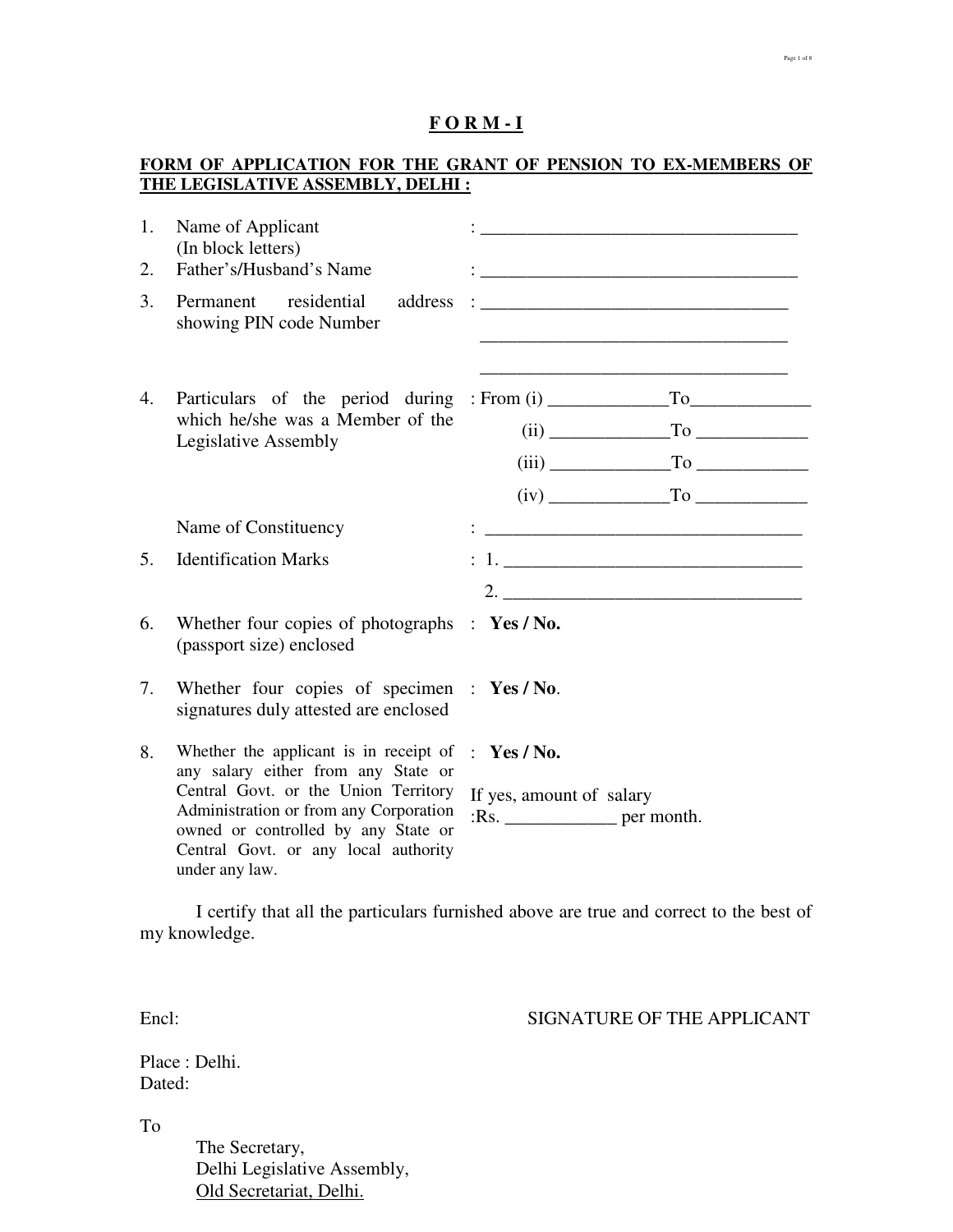To

 The Pay and Accounts Officer, Pay and Accounts Office – IX, Govt. of NCT of Delhi, Old Secretariat, Delhi-54.

#### Sir,

I opt to draw my pension through a Public sector Bank and give the necessary particulars to enable you to make arrange in this matter.

# **PARTICULARS OF PENSION**

1. Name: \_\_\_\_\_\_\_\_\_\_\_\_\_\_\_\_\_\_\_\_\_\_\_\_\_\_\_\_\_\_\_

2. P.P.O.: \_\_\_\_\_\_\_\_\_\_\_\_\_\_\_\_\_\_\_\_\_\_\_\_\_\_\_\_\_\_\_

3. Present Address: \_\_\_\_\_\_\_\_\_\_\_\_\_\_\_\_\_\_\_\_\_\_\_\_\_\_\_\_\_\_\_\_\_,

\_\_\_\_\_\_\_\_\_\_\_\_\_\_\_\_\_\_\_\_\_\_\_\_\_\_\_\_\_\_\_\_\_.

#### **PARTICULARS OF AUTHORISED PUBLIC SECTOR BANK**

 $\overline{\phantom{a}}$ 

1. Name of Bank: \_\_\_\_\_\_\_\_\_\_\_\_\_\_\_\_\_\_\_\_\_\_\_\_\_\_\_\_\_\_\_\_\_\_\_\_\_\_\_\_\_\_\_\_\_\_\_\_\_\_

2. Branch where payment is desired: \_\_\_\_\_\_\_\_\_\_\_\_\_\_\_\_\_\_\_\_\_\_\_\_\_\_\_\_\_\_\_\_\_\_\_

3. Pensioner's S.B./Current Account No. \_\_\_\_\_\_\_\_\_\_\_\_\_\_\_\_\_\_\_\_\_\_\_\_\_\_\_\_\_\_ , \_\_\_\_\_\_\_\_\_\_\_\_\_\_\_\_\_\_\_\_\_\_\_\_\_\_\_\_\_ branch to which pension is to be credited MICR code\_\_\_\_\_\_\_\_\_\_\_\_\_\_\_\_\_\_\_\_\_\_\_\_.

Yours faithfully,

(PENSIONER)

Place : Delhi Dated :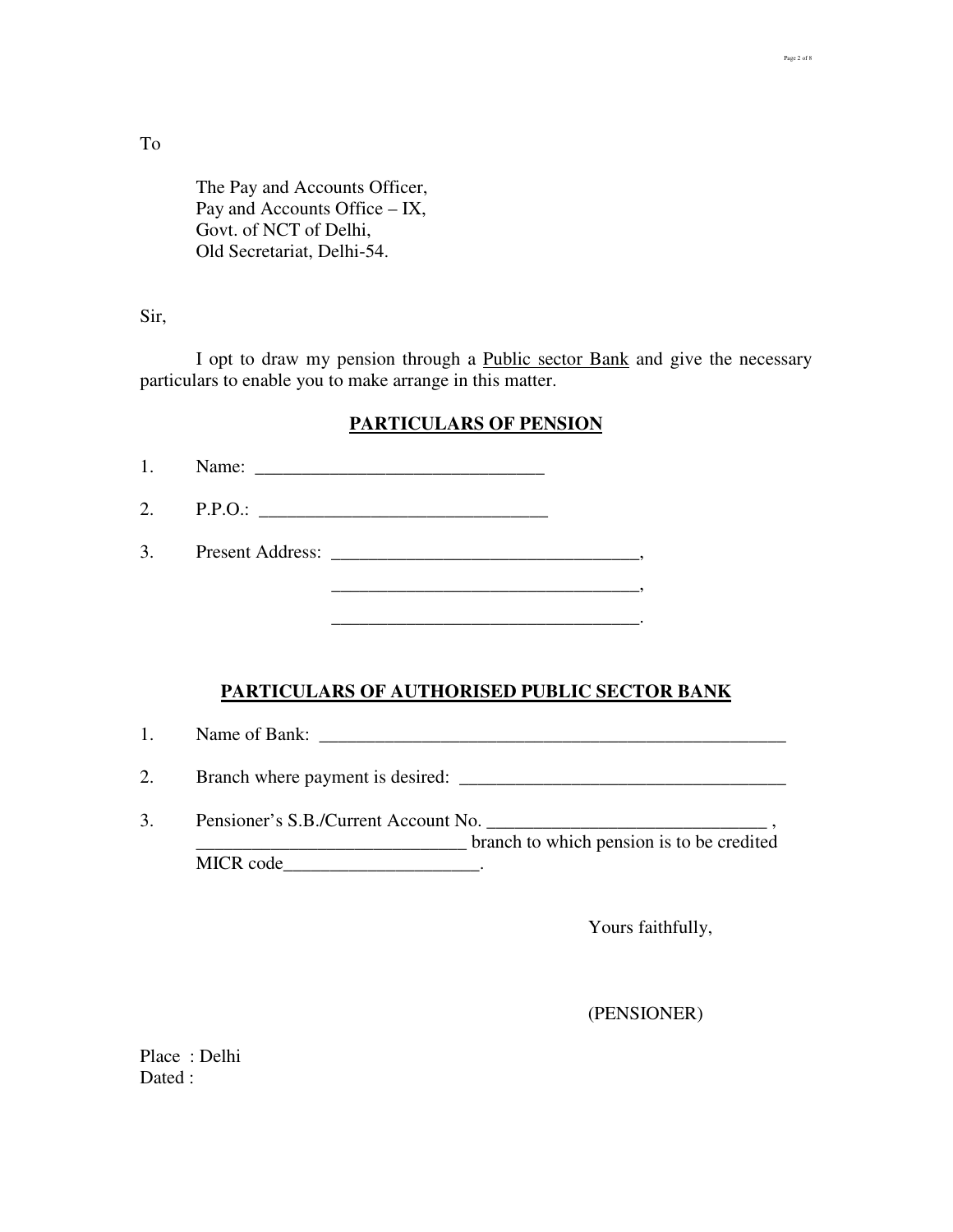#### DESCRIPTIVE ROLL IN RESPECT OF

 $\text{Sh./Smt.}\_\text{out}$ 

Ex-Member, DELHI LEGISLATIVE ASSEMBLY :

1. HEIGHT : \_\_\_\_\_\_\_\_\_\_\_\_\_\_\_\_\_\_\_\_\_\_\_

2. IDENTIFICATION MARKS : 1. \_\_\_\_\_\_\_\_\_\_\_\_\_\_\_\_\_\_\_\_\_\_\_\_\_\_\_\_\_\_\_\_\_\_\_\_\_

3. DATE OF BIRTH : \_\_\_\_\_\_\_\_\_\_\_\_\_\_\_\_\_\_\_\_\_\_\_\_\_\_\_\_\_\_\_\_\_

#### SIGNATURE OF THE PENSIONER

#### **ATTESTED**

DESCRIPTIVE ROLL IN RESPECT OF

 $\text{Sh./Smt.}\n \overbrace{\phantom{\qquad \qquad \qquad }}$ 

Ex-Member, DELHI LEGISLATIVE ASSEMBLY :

1. HEIGHT : \_\_\_\_\_\_\_\_\_\_\_\_\_\_\_\_\_\_\_\_\_\_\_

2. IDENTIFICATION MARKS : 1. \_\_\_\_\_\_\_\_\_\_\_\_\_\_\_\_\_\_\_\_\_\_\_\_\_\_\_\_\_\_\_\_\_\_\_\_\_

2. \_\_\_\_\_\_\_\_\_\_\_\_\_\_\_\_\_\_\_\_\_\_\_\_\_\_\_\_\_\_\_\_\_\_\_\_\_

3. DATE OF BIRTH : \_\_\_\_\_\_\_\_\_\_\_\_\_\_\_\_\_\_\_\_\_\_\_\_\_\_\_\_\_\_\_\_\_

SIGNATURE OF THE PENSIONER

## **ATTESTED**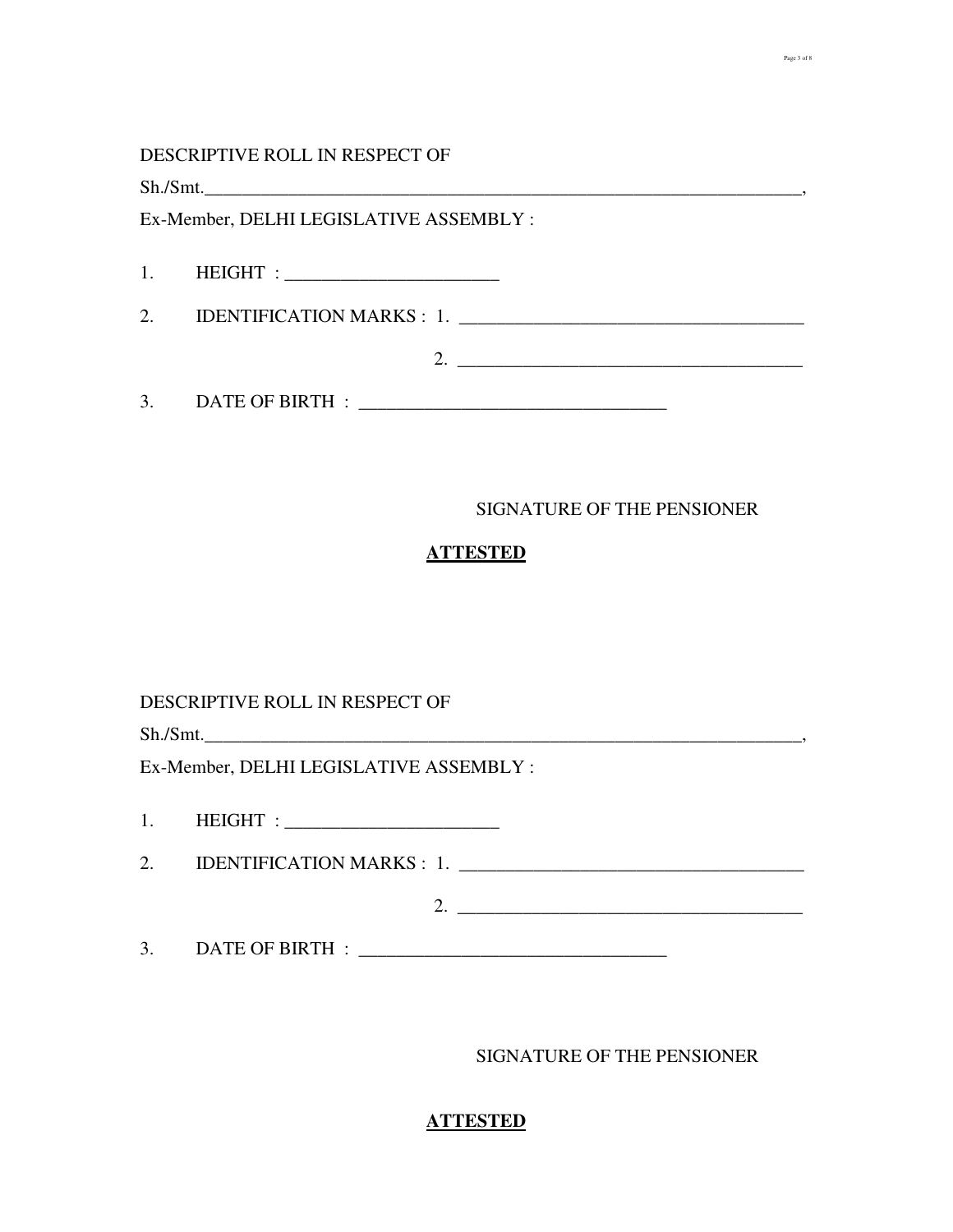# **Specimen Signatures** of Sh./Ms..\_\_\_\_\_\_\_\_\_\_\_\_\_\_\_\_\_\_\_\_\_\_\_\_\_\_\_\_\_\_\_\_\_\_\_\_\_\_\_\_\_\_\_\_, Ex-Member, Delhi Legislative Assembly :

1. \_\_\_\_\_\_\_\_\_\_\_\_\_\_\_\_\_\_\_\_\_\_\_\_\_\_\_\_\_\_\_\_\_\_\_\_ 2. \_\_\_\_\_\_\_\_\_\_\_\_\_\_\_\_\_\_\_\_\_\_\_\_\_\_\_\_\_\_\_\_\_\_\_\_ 3. \_\_\_\_\_\_\_\_\_\_\_\_\_\_\_\_\_\_\_\_\_\_\_\_\_\_\_\_\_\_\_\_\_\_\_\_

# **Attested**

**Specimen Signatures** of Sh./Ms..\_\_\_\_\_\_\_\_\_\_\_\_\_\_\_\_\_\_\_\_\_\_\_\_\_\_\_\_\_\_\_\_\_\_\_\_\_\_\_\_\_\_\_\_, Ex-Member, Delhi Legislative Assembly :

- 1. \_\_\_\_\_\_\_\_\_\_\_\_\_\_\_\_\_\_\_\_\_\_\_\_\_\_\_\_\_\_\_\_\_\_\_\_
- $2.$
- 3. <u>\_\_\_\_\_\_\_\_\_\_\_\_\_\_\_\_\_\_\_\_\_\_\_\_\_\_\_\_\_\_\_\_\_\_\_</u>

# **Attested**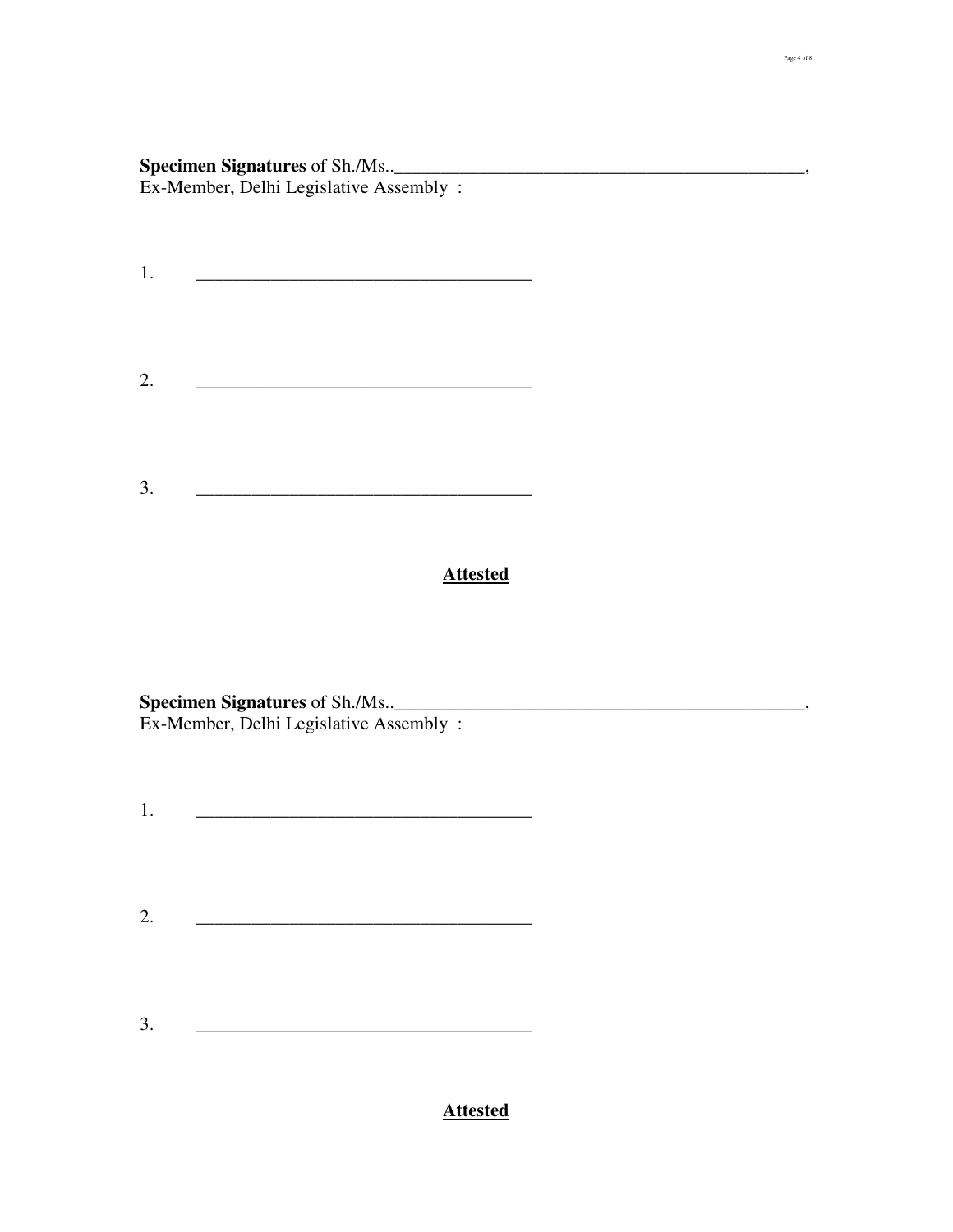| $FORM - II$       |  |
|-------------------|--|
| (See Paragraph 9) |  |

#### **FORM FOR CLAIMING PENSION BY EX-MEMBER OF LEGISLATIVE ASSEMBLY, DELHI.**

| (In Block Letters)                          |                                                                                                                                                                                                                                 |
|---------------------------------------------|---------------------------------------------------------------------------------------------------------------------------------------------------------------------------------------------------------------------------------|
| <b>Permanent Residential Address</b>        | $\ddotsc$ . The contract of the contract of the contract of the contract of the contract of the contract of the contract of the contract of the contract of the contract of the contract of the contract of the contract of the |
|                                             | <u> 1989 - Johann Stoff, deutscher Stoff, der Stoff, der Stoff, der Stoff, der Stoff, der Stoff, der Stoff, der S</u>                                                                                                           |
| Pension Payment Order No.                   |                                                                                                                                                                                                                                 |
| <b>Head of Account</b>                      | <u> 1989 - Johann Harry Harry Harry Harry Harry Harry Harry Harry Harry Harry Harry Harry Harry Harry Harry Harry</u>                                                                                                           |
| Name of the Pensioner<br>(In Block Letters) |                                                                                                                                                                                                                                 |
|                                             |                                                                                                                                                                                                                                 |
|                                             | _____________________ only) being my pension in accordance with the Members,                                                                                                                                                    |
|                                             | Legislative Assembly, Delhi, Pension Payment Order No. _________________________                                                                                                                                                |
|                                             |                                                                                                                                                                                                                                 |
|                                             |                                                                                                                                                                                                                                 |
|                                             | Stamp                                                                                                                                                                                                                           |

 Signature or Thumb Impression Date: of the pensioner.

 **Countersigned.** 

# **(Secretary) Legislative Assembly, Delhi.**

# **DECLARATION**

 I declare that I am not in receipt of any salary either from any State or the Central Government or any Union Territory Administration or from any Corporation owned or controlled by any State or Central Government or from any local authority under any law.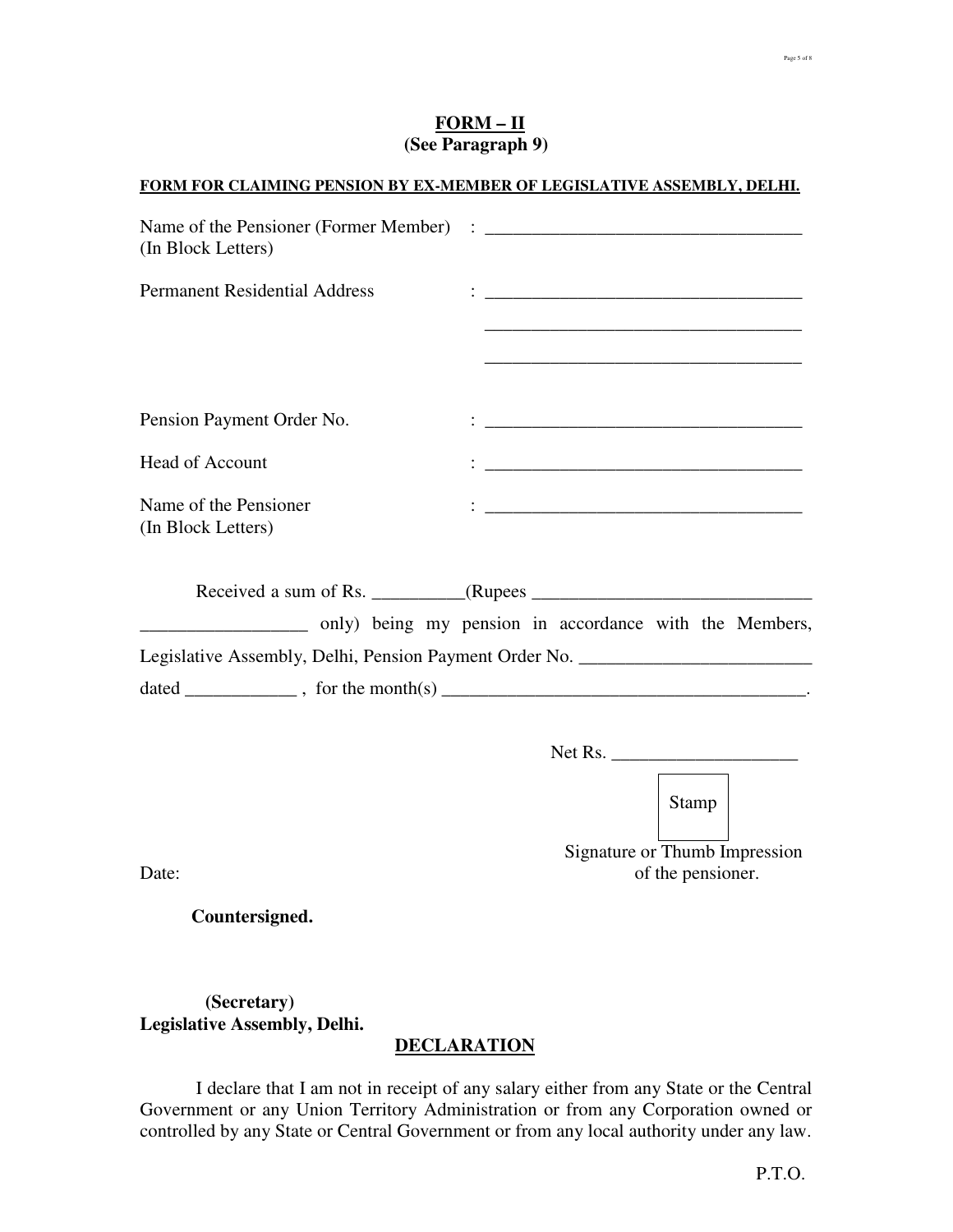I declare that I have not been re-elected to the Parliament or to the Legislative Assembly or any other State Legislature and I am not a sitting Member of the Parliament or of the Legislative Assembly or any other State Legislatures.

 I declare that I am not employed on a salary under the Central Government or any State Government or any Corporation owned or controlled by the Central Government or any State Government or any local authority or Corporation.

 I declare that I have not become otherwise entitled to any remuneration form the Central Government, State Government or any Local authority or Corporation.

Signature of the Pensioner.

(For use in Pay & Accounts Office)

Pay Order passed for Rs. \_\_\_\_\_\_\_\_\_\_\_ (Rupees \_\_\_\_\_\_\_\_\_\_\_\_\_\_\_\_\_\_\_\_\_\_\_\_\_\_\_

 $\Box$  only) to Shri./Ms.  $\Box$ 

Ex-MLA by way of cheque.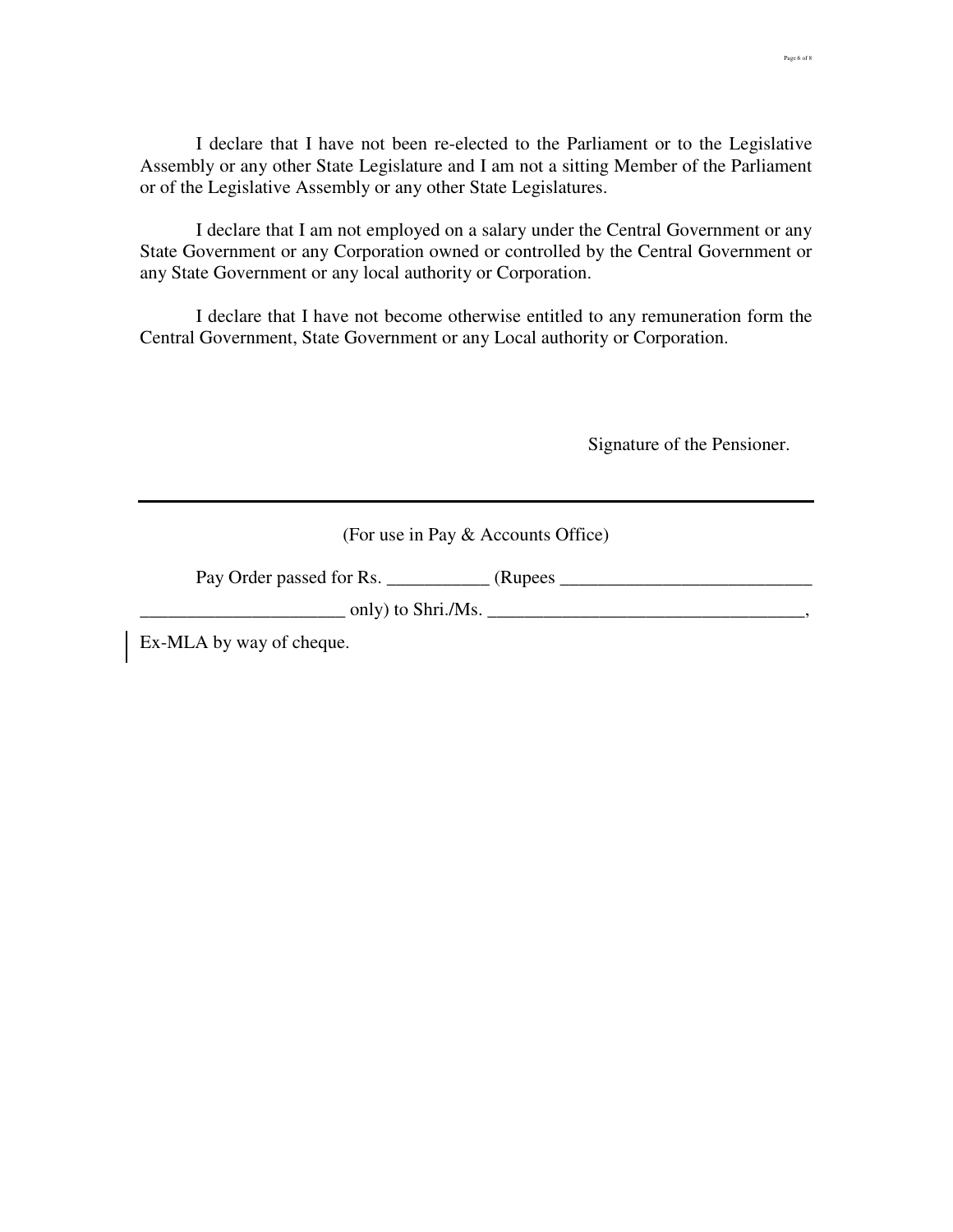# **Additional information for grant of pension:**

| 1  | Name                                                                                                                                                                                                   |                                                                                                                       |
|----|--------------------------------------------------------------------------------------------------------------------------------------------------------------------------------------------------------|-----------------------------------------------------------------------------------------------------------------------|
| 2. | Occupation                                                                                                                                                                                             |                                                                                                                       |
| 3. | (a) Are you in receipt of any salary<br>from any institute / organization : Yes / No.<br>established by any law                                                                                        |                                                                                                                       |
|    | If yes, please state:<br>(i) Emoluments per month                                                                                                                                                      |                                                                                                                       |
|    | (ii) Post held                                                                                                                                                                                         |                                                                                                                       |
|    | (iii) Full address of the<br>institution/organisation                                                                                                                                                  | <u> 1980 - Jan James James, martin amerikan basar dan bagi dan bagi dari dalam basar dan bagi dalam bagi dalam ba</u> |
|    | (iv) Whether the post is<br>pensionable or not                                                                                                                                                         | : Yes / No.                                                                                                           |
| 4. | Are you in receipt or any salary<br>either from any State or Central : Yes / No.<br>Govt. or any Corporation owned or<br>controlled by any State of Central<br>Govt. or any authority under any<br>law |                                                                                                                       |
| 5. | Whether you are an employee of $\therefore$ Yes / No.<br>any Govt. aided school or college<br>or any University.                                                                                       |                                                                                                                       |
|    | If yes, please state:<br>1) Post held                                                                                                                                                                  |                                                                                                                       |
|    | 2) Emoluments per month                                                                                                                                                                                | <u> 1989 - Johann Harry Harry Harry Harry Harry Harry Harry Harry Harry Harry Harry Harry Harry Harry Harry Harry</u> |
|    |                                                                                                                                                                                                        | (Signature)-----                                                                                                      |

 $(Name in full)$